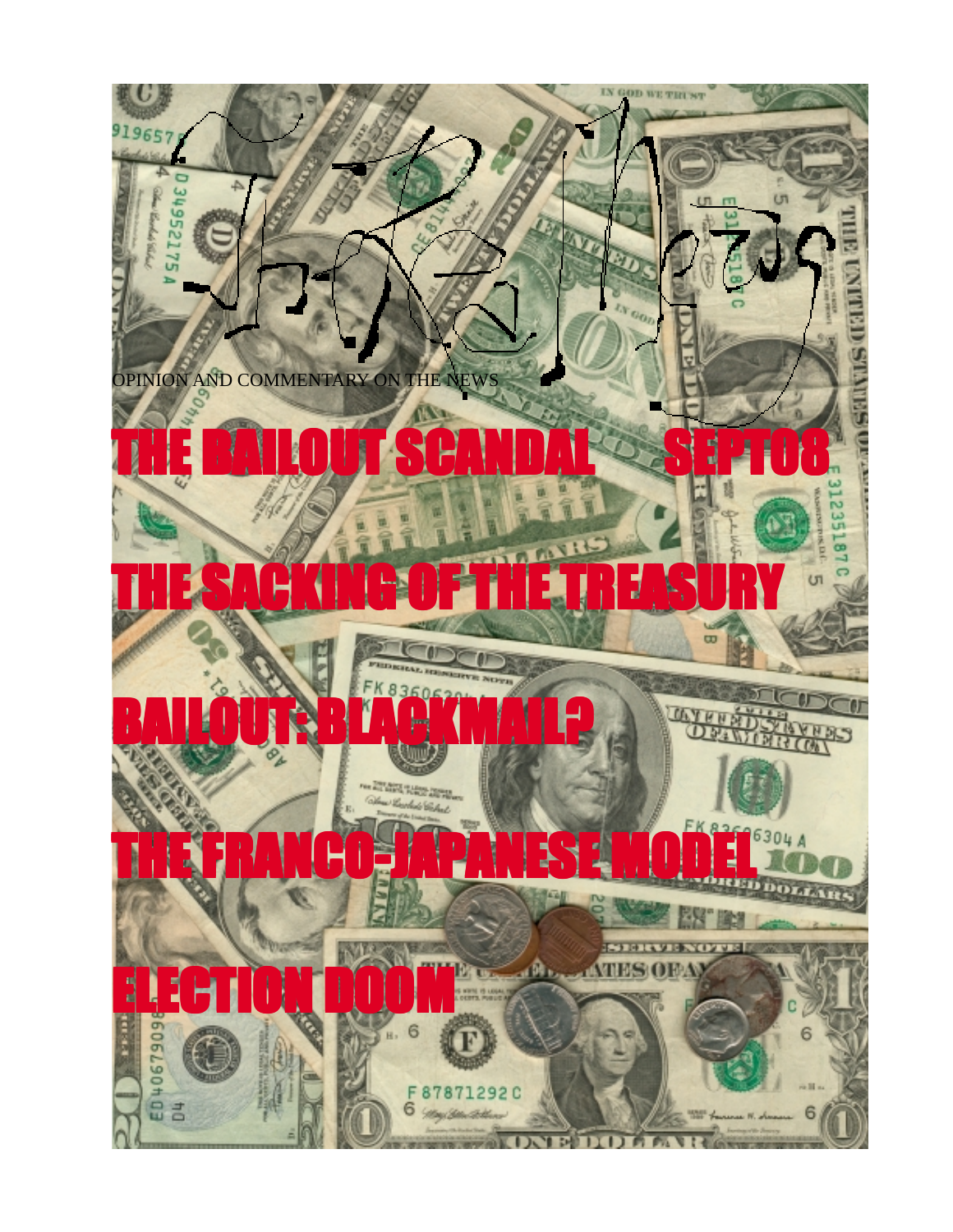## **THE BAILOUT SCANDA**

A mere five weeks before the national election, the President, his Secretary of the Treasury and Congressional Democrats scream that there is a doomsday financial crisis that will destroy the United States unless \$700 billion is appropriated in 48 hours.

The size, the speed, the lack of oversight, blanket immunity and total lack of specifics to the bailout reminds one who has been inside a chicken coop on a hot summer day . . . it smells like chicken #@#\$!

Elected officials strut in the barnyard of Washington pecking at the microphones crowing that they have "core principles" in place to solve this "crisis." As Supertramp remarked decades ago, "Crisis? What Crisis??"

The allegation has been that banks have stopped lending to each other. This "seizure" of lending in the credit markets will freeze any future lending to businesses, and individuals which will lead to a Great Depression..

Take a deep breath America . . . smell the chicken coop?

The \$700 billion number was pulled from thin air; there has been nor will there be any explanation of it. It is the equivalent of two and one half times all the annual welfare and unemployment payments in the United States. It is more than the Pentagon budget. It is more than cost of the War in Iraq. It is equal to the entire national M1 money supply.

It was the largest number determined to give the proposal the FEAR FACTOR of being a real crisis. There has been not one piece of credible proof that there is a \$700 billion mortgage, Wall Street or economic problem facing the country to warrant turning over the entire United States Treasury over to the signature of one man, Hank Paulson, the treasury secretary.

It was said that "toxic" mortgage securities have stopped being traded so investment firms are nearing a credit collapse. If these securities are worthless,

why should taxpayers "buy" them to unstick the market? As many economists have stated, this is nationalizing private credit losses; socialism for those bad actors who have lost money in the markets. Congress has failed to understand this basic concept.

The only thing seized upon during this week has been the rush by Congress to double or triple the national budget on their political agendas. Five weeks before the election, a faux crisis has led to a lobbying feeding frenzy over now trillions of new federal spending.

The legislation being drafted by incestuous sewer rats fornicating policy while rolling around hundred dollar bills in the treasury vault.. This is nothing more than a special interest spending bill without any specifics or guarantees of success. It does not matter because the "smartest people in the room" have no common sense.

The American people are angry over this whole concept; more than 90% of the public have voiced strong opposition to any bailout bill. But there representatives are deaf and blind to the public's outcry. American's have no say in the new trillion debt load because their elected officials are blinded by the prospect of enriching themselves and their special interests..

The gall of such an outright fraud upon the taxpayer is magnified by the fact that Congress is up for election in a matter of weeks! Congressional leaders don't care what the public thinks, but in a move of extreme cover, the majority party, the Democrats, refused to pass the original bill over the objection of the Republican minority in the house because the Democrats want to claim the Republicans were also for the bill so they won't be blamed at the ballot box. But the spin won't work with the anger seething across all levels of the American public.

This election should now turn on this one issue: anyone voting for it should be removed from office.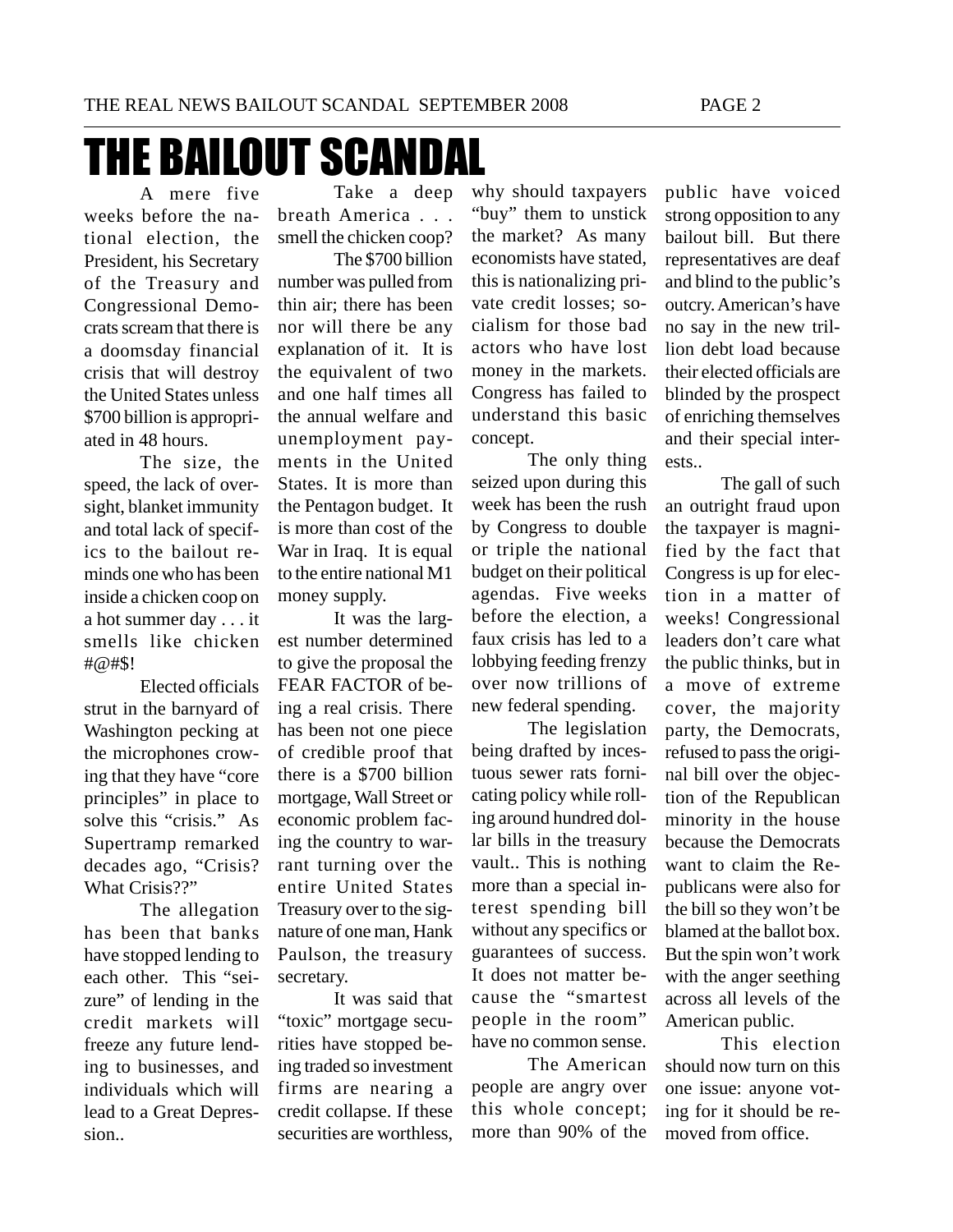# THE SACKING OF THE TREASURY

The federal government has been spending money like a drunken sailor. This summer alone, new "financial bailout" programs to increase liquidity the markets and solve the mortgage default crisis have already cost the taxpayers more than \$1 trillion. But the leadership fails to even acknowledge the massive amount of spending when talking about the "needed" \$700 billion plan.

In a matter of months, the United States now owns 50% of all residential loans when it took over Fannie Mae and Freddy Mac, the engine of the subprime mortgage lending (which was only 2% of the total loan portfolio). The U.S. is now the owner of the biggest insurance company, AIG, who was involved in insuring these alleged bad loans.

When Democrats on the Hill scream that this Paulson bill has nothing about homeowners on the brink of foreclosure, the cries are hollow. The Congress just passed a \$300 billion bailout of

| <b>BEAR STEARNS</b>   |
|-----------------------|
| <b>FANNIE/FREDDY</b>  |
| <b>PURCHASE</b>       |
| <b>AIG PURCHASE</b>   |
| <b>JULY HOMEOWNER</b> |
| <b>RECOVERY BILL</b>  |
| <b>FED WINDOW</b>     |
| <b>BANK LENDING</b>   |
|                       |

## \$30 BILLION

\$200 BILLION \$85 BILLION

### \$300 BILLION

\$400 BILLION

## **\$ 1.105 TRILLION**

WALL ST BAILOUT \$700 BILLION

## **\$1.705 TRILLION**

homeowners by authorizing 400,000 refinance loans to stressed homeowners. The scandal also brews here as well: the average home price is \$240,000 so 400,000 refinances (at 100%) is only \$96 billion in real aid . . . the rest of the bill, \$204 billion is unaccounted for!

Also unaccounted in the Wall Street bailout is the fact that federal reserve has pumped in more than \$400 billion in interbank loans from its daily federal window. Is

that not enough to keep those firms solvent?

Also not put into the bailout equation is the fact that the two biggest lenders (or culprits if you believe loose lending caused this crisis) are gone. Countrywide was bought Bank of America; Washington Mutual was seized by the FDIC and its assets sold to JP Morgan Chase. Cost to the taxpayers: ZERO.

There are current regulations and private capital to solve the perceived problem.

Warren Buffett just invested \$5 billion in Goldman Sachs. He made a \$700 million profit in less than a week. If the bailout bill goes through, Buffett stands to make at least \$3.6 billion in profit.

Yes, when investment firms receive the \$700 billion, there is no strings attached; it is pure profit to these companies. They won't need to lend any money to anyone when the federal government is writing blank checks in their favor.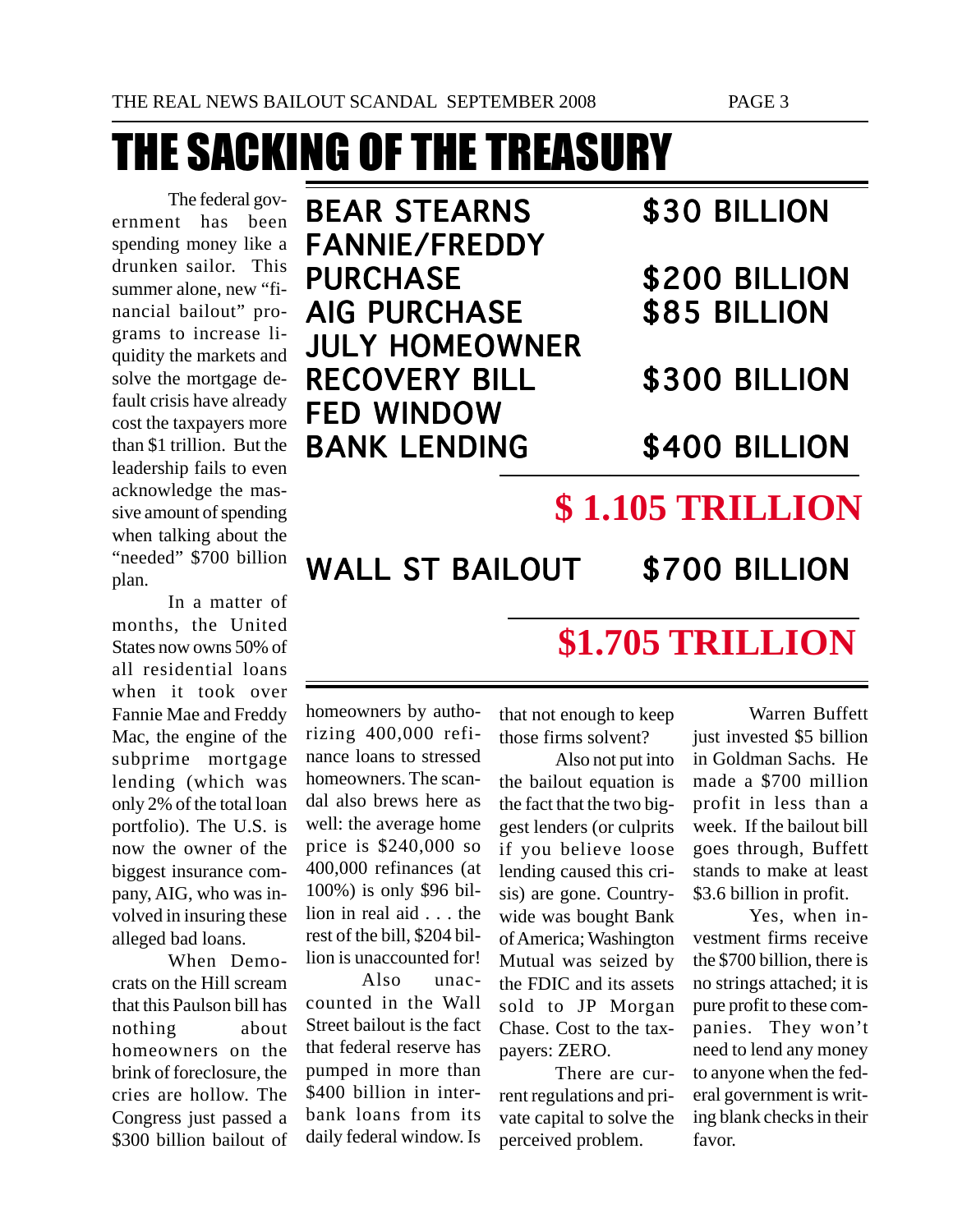# BAILOUT: BLACKMAIL?

The worst excuse for pressing the Paulson bailout bill was the statement that if the \$700 billion was not funded immediately, Wall Street would crash, and the public's 401(k) and retirement funds would be hit in a new Great Depression.

And who were the criers of this doom and gloom scenario? The same Wall Street firms who would be receiving the largest "gift" in United States history!

If Wall Street goes to Congress and threatens financial havoc unless they are paid \$700 billion - - - is that not a form of blackmail of the United States taxpayer?!

If Wall Street pleads to Congress and the White House that the their own credit markets are broken, and only a huge federal bailout will unlock it, wouldn't a fiduciary of the treasury at least ask what caused the problem? And why money would solve the problem now? And why should we give the people who caused the problem more money to create more problems? Those answers are never answered because those interests have special power of politicians: millions of dollars of campaign donations. One of the leaders and drafters of the bailout bill, Sen. Dodd, received more than \$14



million from the same groups who will directly benefit from the bailout spending. That is a direct conflict of interest.

It is also a conflict of interest that lame duck executives like Paulson are going to fund Wall Street with billions of dollars of unfettered money and then in a few months go back to work on Wall Street. Call it a prospective golden parachute, the same type of excessive compensation that rail socialist democrats are crowing about during this debate.

The only person holding the bag for the bagmen is Uncle Sam.

# THE FRANCO-JAPANESE MODEL

The Summer of 2008 may go down in American History of as the End of the American Dream and the beginning of the Fall of the American Democracy.

Look what has happened in a matter of weeks: the residential loan market, insurance and the credit market has been started to be nationalized (owned by

the government).. The founding fathers feared the concept of a central or single national bank but now the US Treasury in concert with the federal reserve have made those fears come to life. There is no greater hammer than a group that prints money and uses it as a club to force social policy.

The proponents

of the bailout want to control and change existing employment contracts, rewrite all corporate charters to provide shareholder votes on compensation plans, force lenders to continue to lend to unqualified buyers in the name of "affordable housing."

Washington has turned into a socialist spending machine like France, which continues to reel in high unemployment, poor economic prospects and new class tensions, but with the monetary policy of the collapsed Japanese banking sector when its bubble burst in 1990. Japan has yet to recover from its failure because it lost its manufacturing (wealth creation base) like the US.